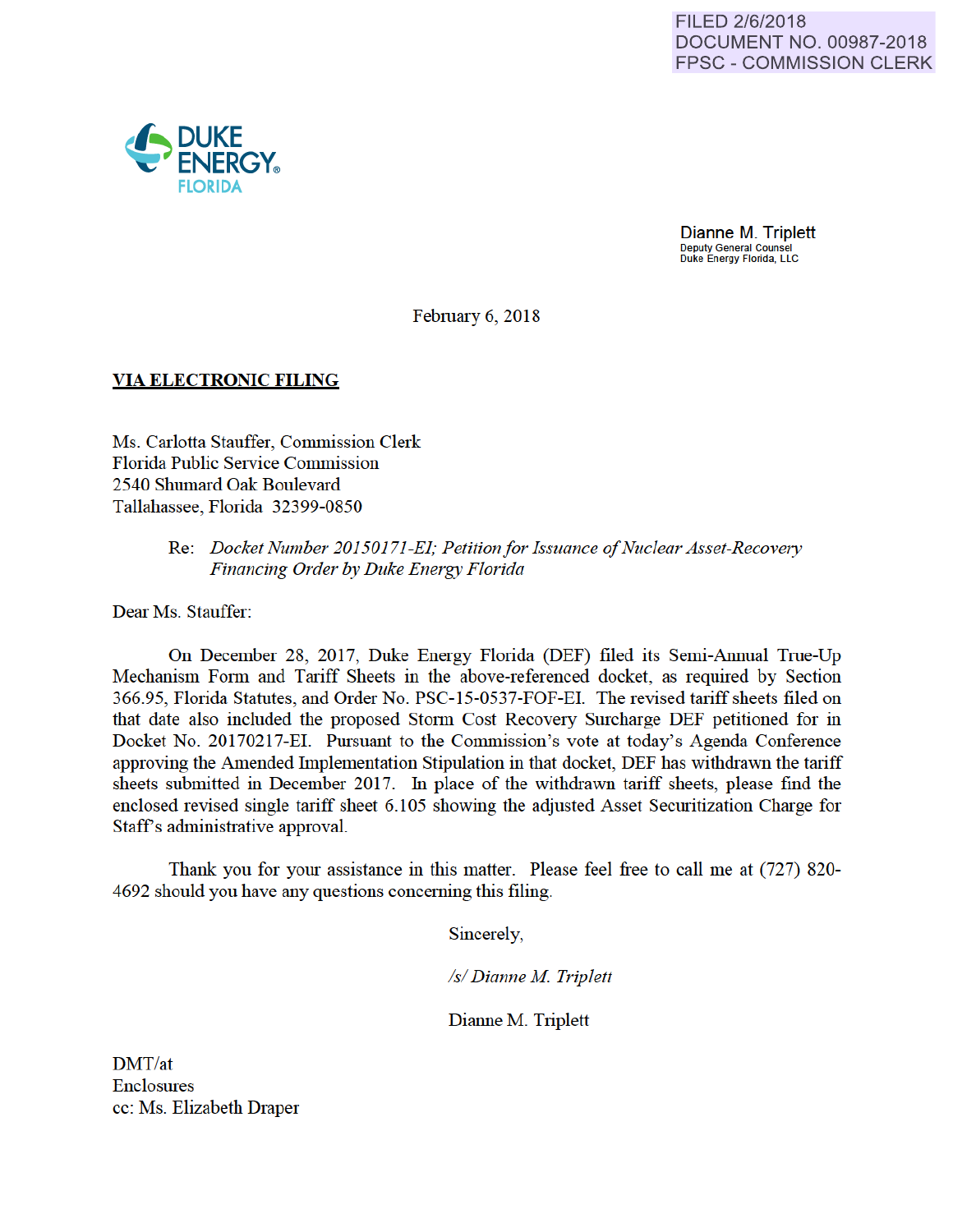

### **SECTION NO. VI EIGHTY-FIRST REVISED SHEET NO. 6.105 CANCELS EIGHTIETH REVISED SHEET NO. 6.105**

#### **RATE SCHEDULE BA-1 BILLING ADJUSTMENTS**

**Applicable:**

To the Rate Per Month provision in each of the Company's filed rate schedules which reference the billing adjustments set forth below.

| <b>COST RECOVERY FACTORS</b>                                    |                                               |                          |                |                          |                          |             |                          |                     |                               |  |
|-----------------------------------------------------------------|-----------------------------------------------|--------------------------|----------------|--------------------------|--------------------------|-------------|--------------------------|---------------------|-------------------------------|--|
| Rate                                                            | Fuel Cost Recovery <sup>(1)</sup>             |                          |                | $ECCR^{\overline{(2)}}$  |                          | $CCR^{(3)}$ |                          | ECRC <sup>(4)</sup> | $\overline{\text{ASC}^{(5)}}$ |  |
| <b>Schedule/Metering</b>                                        | Levelized                                     | On-Peak                  | Off-Peak       |                          |                          |             |                          |                     |                               |  |
| Level                                                           | ¢/ kWh                                        | $d$ / $kWh$              | ¢/ kWh         | ¢/ kWh                   | \$/ kW                   | ¢/ kWh      | $$/$ kW                  | ¢/ kWh              | ¢/ kWh                        |  |
| RS-1, RST-1, RSL-1,<br>RSL-2, RSS-1 (Sec.)                      |                                               | 5.107                    | 3.677          | 0.328                    |                          | 1.433       |                          | 0.157               | 0.254                         |  |
| < 1000                                                          | 3.838                                         |                          |                |                          |                          |             |                          |                     |                               |  |
| >1000                                                           | 4.838                                         |                          |                |                          |                          |             |                          |                     |                               |  |
| GS-1, GST-1                                                     |                                               |                          |                |                          |                          |             |                          |                     |                               |  |
| Secondary                                                       | 4.132                                         | 5.107                    | 3.677          | 0.270                    | $\overline{a}$           | 1.117       |                          | 0.154               | 0.197                         |  |
| Primary                                                         | 4.091                                         | 5.056                    | 3.641          | 0.267                    |                          | 1.106       |                          | 0.152               | 0.195                         |  |
| Transmission                                                    | 4.049                                         | 5.005                    | 3.604          | 0.265                    |                          | 1.095       |                          | 0.151               | 0.193                         |  |
| GS-2 (Sec.)                                                     | 4.132                                         | $\overline{\phantom{a}}$ | $\blacksquare$ | 0.211                    | $\equiv$                 | 0.782       | $\overline{\phantom{0}}$ | 0.150               | 0.140                         |  |
| GSD-1, GSDT-1, SS-1*                                            |                                               |                          |                |                          |                          |             |                          |                     |                               |  |
| Secondary                                                       | 4.132                                         | 5.107                    | 3.677          | L,                       | 1.01                     |             | 4.06                     | 0.152               | 0.179                         |  |
| Primary                                                         | 4.091                                         | 5.056                    | 3.641          | $\overline{\phantom{a}}$ | 1.00                     |             | 4.02                     | 0.150               | 0.177                         |  |
| Transmission                                                    | 4.049                                         | 5.005                    | 3.604          |                          | 0.99                     |             | 3.98                     | 0.149               | 0.175                         |  |
| $CS-2$ ,<br>$CS-1.$<br>CST-1.<br>CST-2, CS-3, CST-3,<br>$SS-3*$ |                                               |                          |                |                          |                          |             |                          |                     |                               |  |
| Secondary                                                       | 4.132                                         | 5.107                    | 3.677          |                          | 0.68                     |             | 2.66                     | 0.151               | 0.108                         |  |
| Primary                                                         | 4.091                                         | 5.056                    | 3.641          |                          | 0.67                     |             | 2.63                     | 0.149               | 0.107                         |  |
| Transmission                                                    | 4.049                                         | 5.005                    | 3.604          |                          | 0.67                     |             | 2.61                     | 0.148               | 0.106                         |  |
| IS-1, IST-1, IS-2, IST-2,<br>$SS-2*$                            |                                               |                          |                |                          |                          |             |                          |                     |                               |  |
| Secondary                                                       | 4.132                                         | 5.107                    | 3.677          | $\overline{a}$           | 0.83                     |             | 3.09                     | 0.147               | 0.133                         |  |
| Primary                                                         | 4.091                                         | 5.056                    | 3.641          |                          | 0.82                     |             | 3.06                     | 0.146               | 0.132                         |  |
| Transmission                                                    | 4.049                                         | 5.005                    | 3.604          |                          | 0.81                     |             | 3.03                     | 0.144               | 0.130                         |  |
| $LS-1$ (Sec.)                                                   | 3.945                                         | $\overline{\phantom{a}}$ | $\blacksquare$ | 0.108                    | $\overline{\phantom{a}}$ | 0.227       | $\frac{1}{2}$            | 0.146               | 0.039                         |  |
| *SS-1, SS-2, SS-3                                               |                                               |                          |                |                          |                          |             |                          |                     |                               |  |
| Monthly                                                         |                                               |                          |                |                          |                          |             |                          |                     |                               |  |
| Secondary                                                       |                                               |                          |                | $\overline{a}$           | 0.099                    |             | 0.393                    |                     |                               |  |
| Primary                                                         |                                               |                          |                | $\overline{a}$           | 0.098                    |             | 0.389                    |                     |                               |  |
| Transmission                                                    |                                               |                          |                |                          | 0.097                    |             | 0.385                    |                     |                               |  |
| Daily                                                           |                                               |                          |                |                          |                          |             |                          |                     |                               |  |
| Secondary                                                       |                                               |                          |                | $\overline{a}$           | 0.047                    |             | 0.187                    |                     |                               |  |
| Primary                                                         |                                               |                          |                |                          | 0.047                    |             | 0.185                    |                     |                               |  |
| Transmission                                                    |                                               |                          |                |                          | 0.046                    |             | 0.183                    |                     |                               |  |
| GSLM-1, GSLM-2                                                  | See appropriate General Service rate schedule |                          |                |                          |                          |             |                          |                     |                               |  |

#### **(1) Fuel Cost Recovery Factor:**

 The Fuel Cost Recovery Factors applicable to the Fuel Charge under the Company's various rate schedules are normally determined annually by the Florida Public Service Commission for the billing months of January through December. These factors are designed to recover the costs of fuel and purchased power (other than capacity payments) incurred by the Company to provide electric service to its customers and are adjusted to reflect changes in these costs from one period to the next. Revisions to the Fuel Cost Recovery Factors within the described period may be determined in the event of a significant change in costs.

#### **(2) Energy Conservation Cost Recovery Factor:**

 The Energy Conservation Cost Recovery (ECCR) Factor applicable to the Energy Charge under the Company's various rate schedules is normally determined annually by the Florida Public Service Commission for twelve-month periods beginning with the billing month of January. This factor is designed to recover the costs incurred by the Company under its approved Energy Conservation Programs and is adjusted to reflect changes in these costs from one period to the next. For time of use demand rates the ECCR charge will be included in the base demand only.

(Continued on Page No. 2)

**Page 1 of 2**